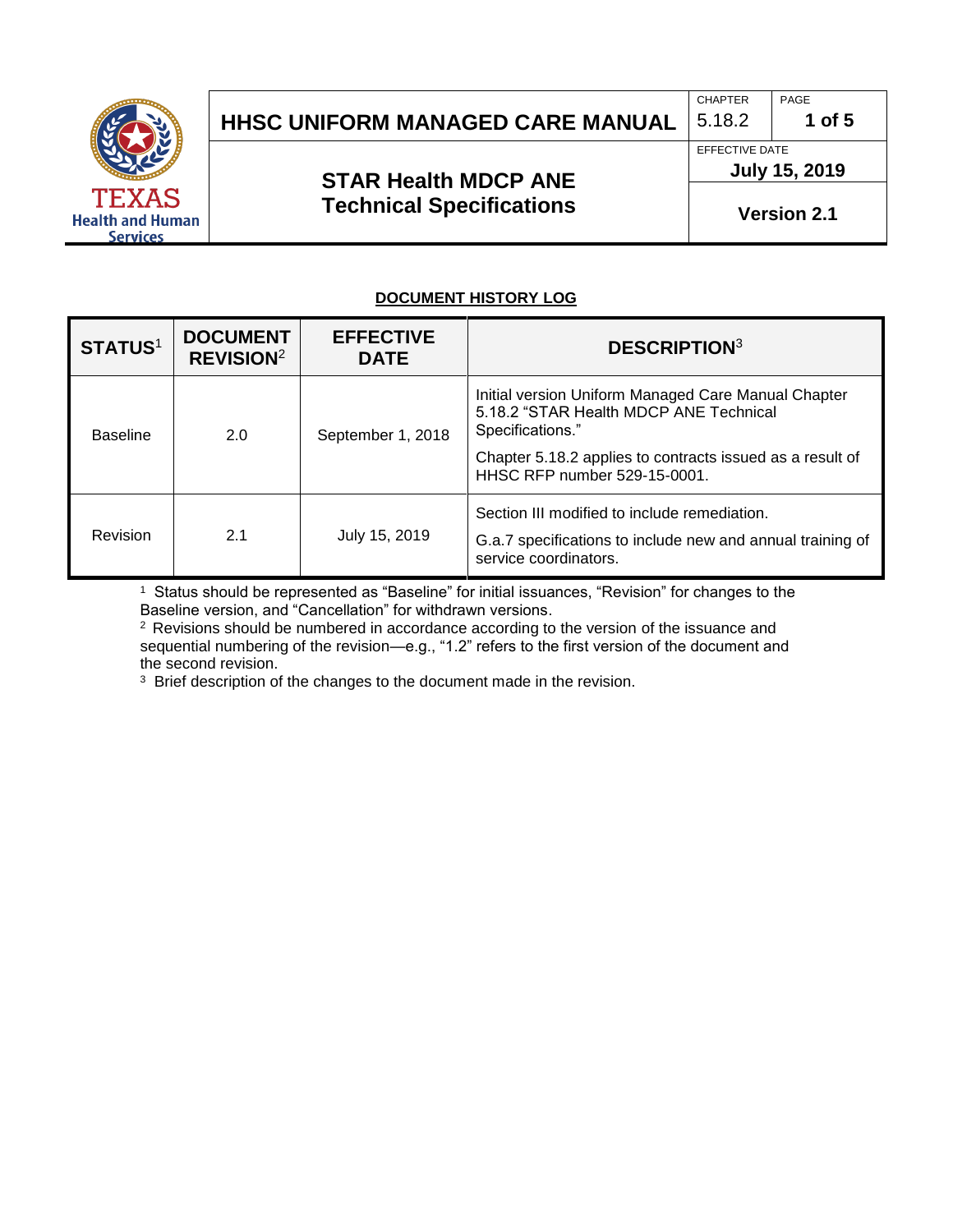|                                                            | <b>HHSC UNIFORM MANAGED CARE MANUAL</b>                        | <b>CHAPTER</b><br>5.18.2               | PAGE<br>2 of 5     |
|------------------------------------------------------------|----------------------------------------------------------------|----------------------------------------|--------------------|
|                                                            | <b>STAR Health MDCP ANE</b><br><b>Technical Specifications</b> | EFFECTIVE DATE<br><b>July 15, 2019</b> |                    |
| <b>TEXAS</b><br><b>Health and Human</b><br><b>Services</b> |                                                                |                                        | <b>Version 2.1</b> |

## **I. Applicability of Chapter 5.18.2**

This chapter applies to Managed Care Organization (MCO) participating in the STAR Health Program. The term "MCO" includes health maintenance organizations (HMOs), exclusive provider organizations (EPOs), insurers, and any other entities licensed or approved by the Texas Department of Insurance.

### **II. Introduction**

The Centers for Medicare and Medicaid Services (CMS) regulate the MDCP waiver using assurances and sub-assurances. As a result of MDCP individuals receiving services in STAR Health, the MCO must report on these additional metrics as part of the federal waiver requirements under 42 C.F.R. 441.302.

In accordance with the STAR Health Contract, Attachment B-1, Section 8.1.26.2 Reports, effective September 1, 2018, the STAR Health MCO must file quarterly and annual reports including the data specified in this chapter. Quarterly reports are due 30 days after the end of each waiver quarter and waiver year. Please use the template in UMCM Chapter 5.18 to report these measures. Completed templates should be submitted to: [CPIPerformanceMeasures@hhsc.state.tx.us](mailto:CPIPerformanceMeasures@hhsc.state.tx.us) with a copy to Managed Care Compliance and Operations by the due date.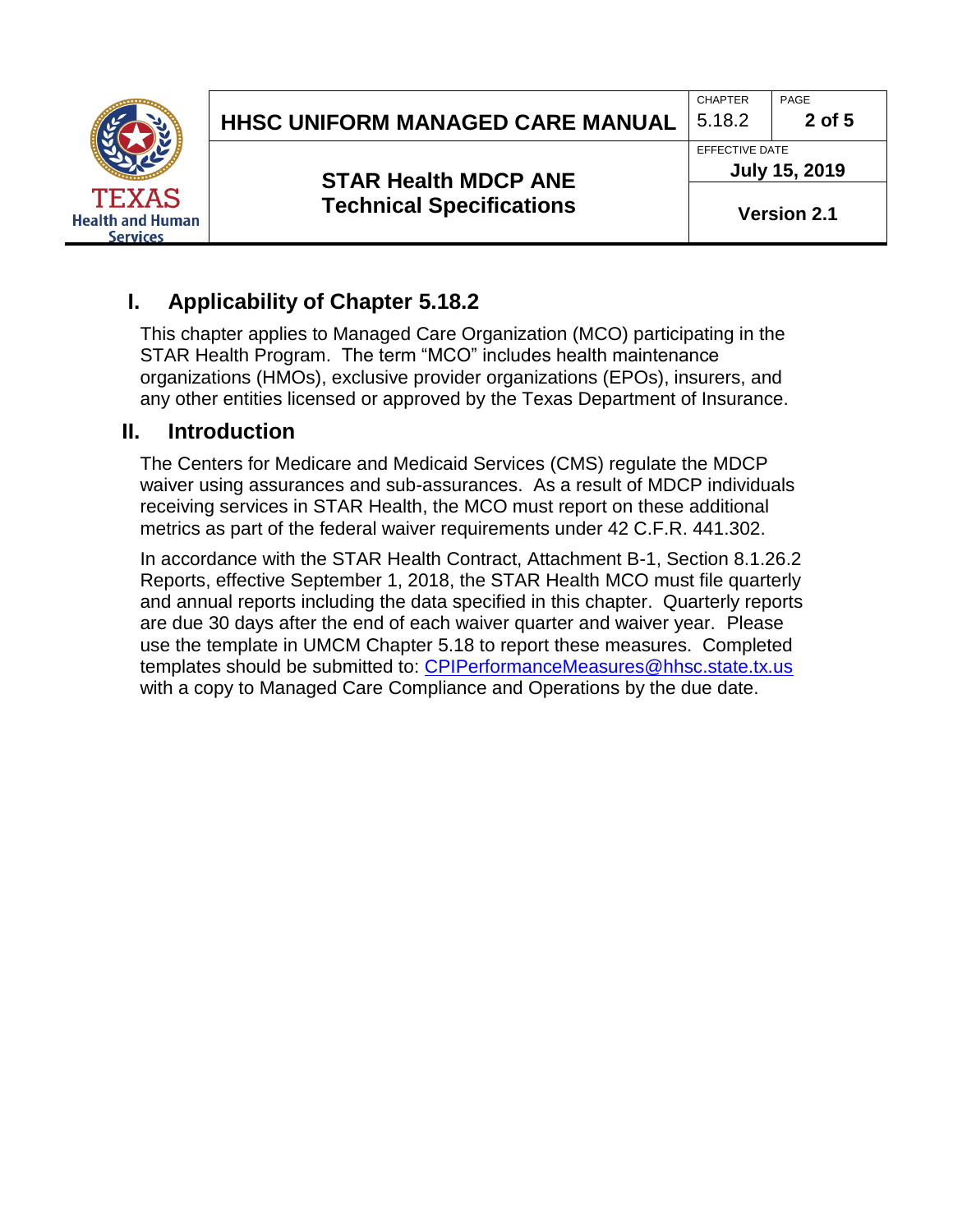

# **HHSC UNIFORM MANAGED CARE MANUAL**  $\begin{bmatrix} 5.18.2 \end{bmatrix}$  3 of 5

**STAR Health MDCP ANE Technical Specifications** CHAPTER PAGE

EFFECTIVE DATE

**July 15, 2019**

**Version 2.1**

## **III. STAR Health MDCP ANE Technical Specifications**

| Domain:                                       | Health and Welfare (G.a.7)                                                                                                                                                                                                                                                                                                                                            |
|-----------------------------------------------|-----------------------------------------------------------------------------------------------------------------------------------------------------------------------------------------------------------------------------------------------------------------------------------------------------------------------------------------------------------------------|
| <b>Performance Measure:</b>                   | Number and percent of MDCP Service Coordinators<br>trained on recognizing and reporting abuse, neglect,<br>exploitation, and unexplained death.                                                                                                                                                                                                                       |
| <b>Numerator:</b>                             | Number of MDCP Service Coordinators trained on<br>recognizing and reporting abuse, neglect, exploitation, and<br>unexplained death. Please include MDCP service<br>coordinators completing initial or annual trainings on ANE<br>and unexplained death in this reporting period.                                                                                      |
| Denominator:                                  | Number of MDCP Service Coordinators. Please include<br>MDCP Service Coordinators who required initial as well as<br>annual training during this reporting period.                                                                                                                                                                                                     |
| <b>Data Source Identified:</b>                | MCO Reported. Use the UMCM Chapter 5.18 Critical<br>Incidents and Abuse, Neglect, and Exploitation Quarterly<br>Report template.                                                                                                                                                                                                                                      |
| <b>Sampling and</b><br><b>Stratification:</b> | 100% sample of new or annual MDCP STAR Health<br>Service Coordinators requiring training. For the annual<br>report, please compile the 4 quarters to reflect a total of<br>MDCP Service Coordinators trained during the year (for<br>numerator) over those MDCP service coordinators who<br>needed (initial or annual) training during the year (for<br>denominator). |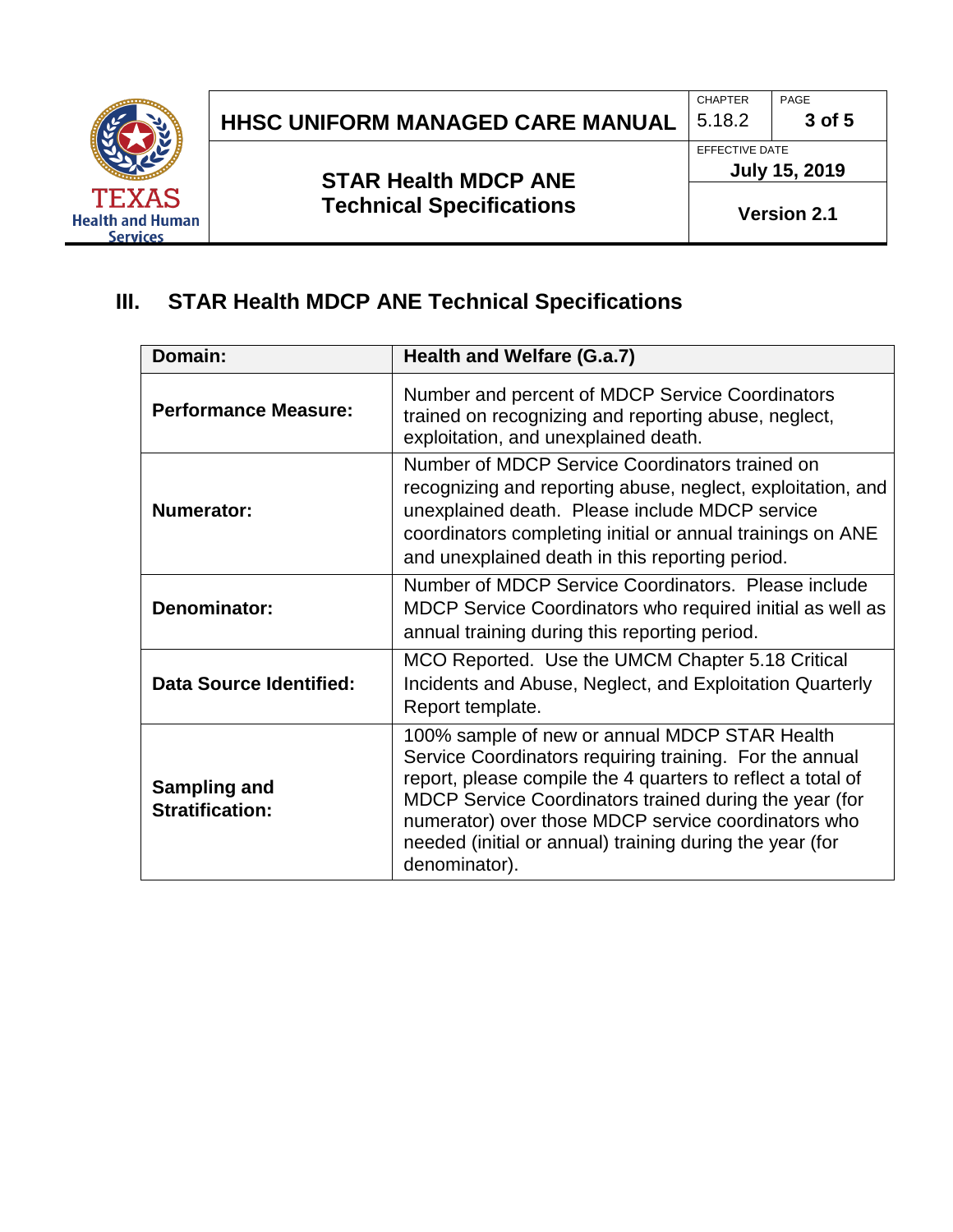

## **HHSC UNIFORM MANAGED CARE MANUAL**  $\begin{bmatrix} 5.18.2 \end{bmatrix}$  4 of 5

## **STAR Health MDCP ANE Technical Specifications**

CHAPTER **PAGE** 

EFFECTIVE DATE **July 15, 2019**

**Version 2.1**

| Domain:                                         | Health and Welfare (G.a.7)                                                                                                                                                                                                                                                                                                                                                                                                                                                                                                                                                                  |
|-------------------------------------------------|---------------------------------------------------------------------------------------------------------------------------------------------------------------------------------------------------------------------------------------------------------------------------------------------------------------------------------------------------------------------------------------------------------------------------------------------------------------------------------------------------------------------------------------------------------------------------------------------|
| <b>Remediation:</b>                             | For measures scoring less than 100%, please provide<br>remediation details by placing an 'x' beside each action<br>taken to correct non-compliance. If steps were taken that<br>are not included on the template, please place an 'x' by<br>"other" and indicate in the email submission to<br>CPIPerformanceMeasures@hhsc.state.tx.us the<br>remediation reason. If "Training provided late" is selected<br>as a reason, please include in the email submission to<br><b>CPIPerformanceMeasures@hhsc.state.tx.us the number</b><br>of service coordinators who attended the late training. |
| <b>Frequency of Data</b><br><b>Aggregation:</b> | <b>Quarterly and Annually</b>                                                                                                                                                                                                                                                                                                                                                                                                                                                                                                                                                               |
| <b>First Reporting Period:</b>                  | 9/1/2018 - 11/30/2018, due 12/30/2018                                                                                                                                                                                                                                                                                                                                                                                                                                                                                                                                                       |
| <b>Ongoing Reporting</b><br>Periods:            | Quarterly by waiver year, reported 30 days after the end of<br>each quarter. Annually by waiver year, reported 30 days<br>after the end of each waiver year. The denominator should<br>include all MDCP Service Coordinators due for training<br>(new or annual) in the reporting period.                                                                                                                                                                                                                                                                                                   |

| Domain:                     | Health and Welfare (G.a.8)                                                              |
|-----------------------------|-----------------------------------------------------------------------------------------|
| <b>Performance Measure:</b> | Number and percent of cases of confirmed ANE<br>allegations remediated by the Provider. |
| Numerator:                  | Number of confirmed ANE allegations remediated by the<br>Provider.                      |
| Denominator:                | Number of cases of confirmed ANE.                                                       |